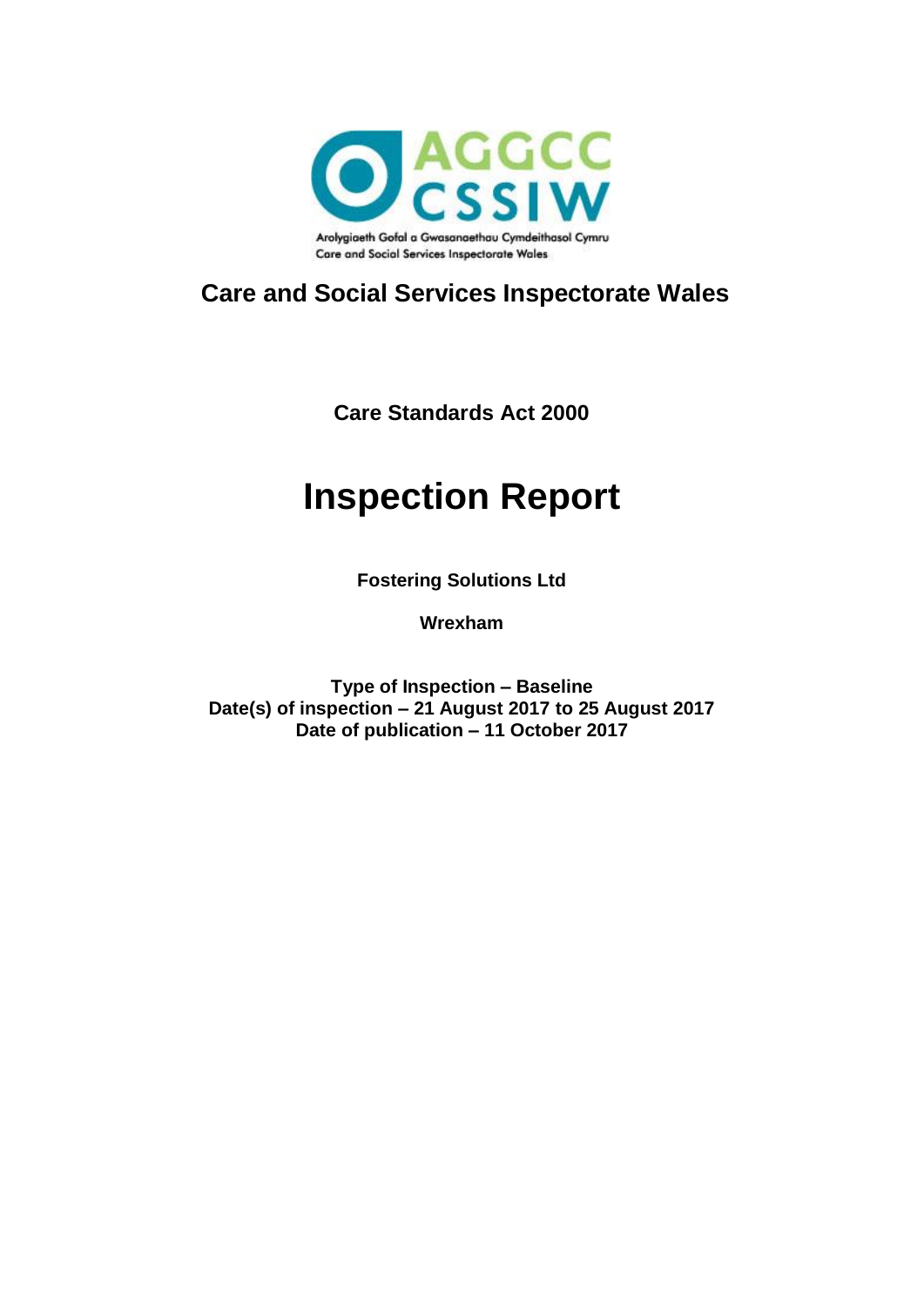#### *Welsh Government © Crown copyright 2017.*

*You may use and re-use the information featured in this publication (not including logos) free of charge in any format or medium, under the terms of the Open Government License. You can view the Open Government License, on the National Archives website or you can write to the Information Policy Team, The National Archives, Kew, London TW9 4DU, or email: [psi@nationalarchives.gsi.gov.uk](mailto:psi@nationalarchives.gsi.gov.uk) You must reproduce our material accurately and not use it in a misleading context.*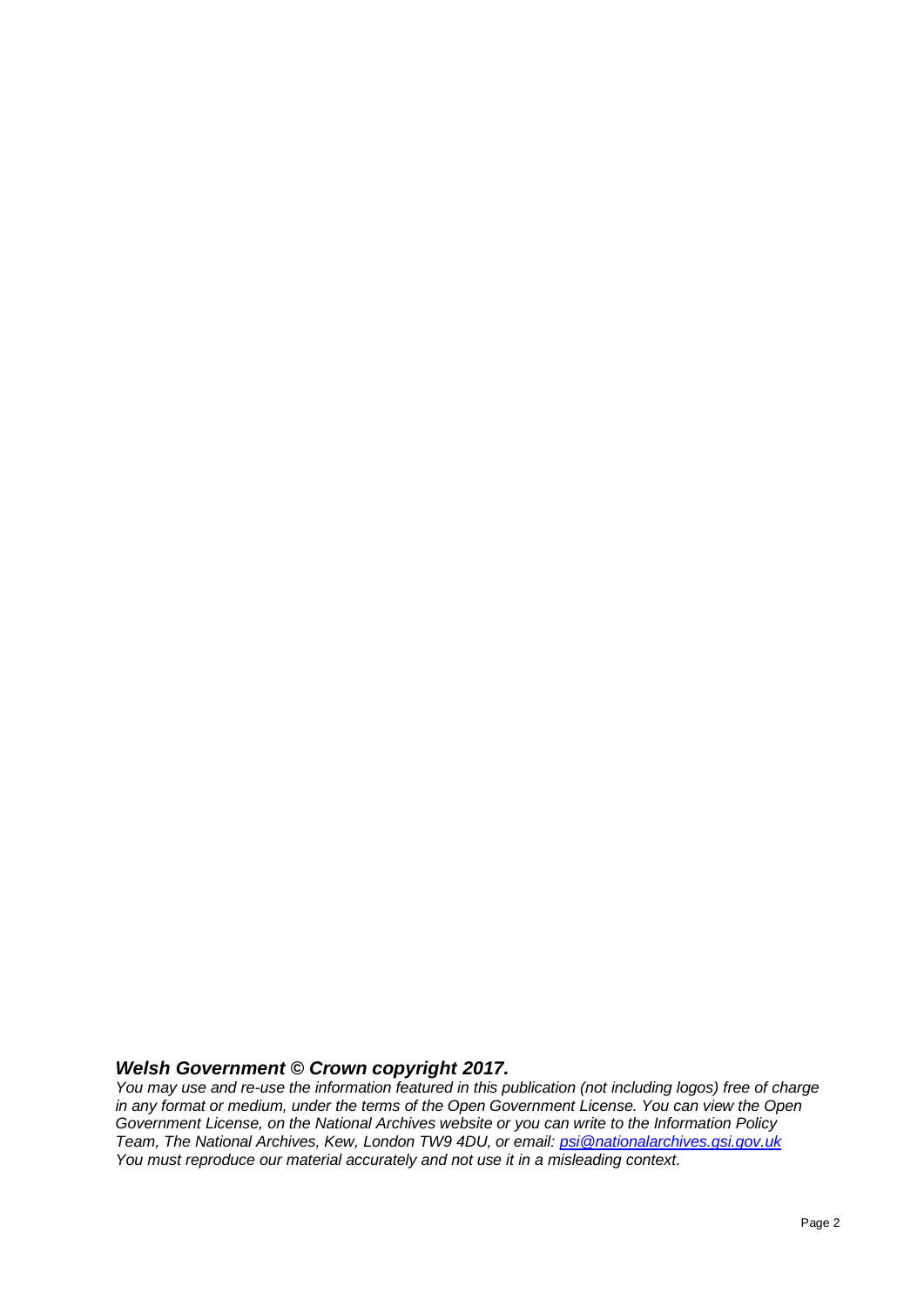### **Summary**

#### **About the service**

Fostering Solutions is an independent fostering agency which offers a range of placements for children and young people aged 0 to 18 years of age, including parent and child placements, across North Wales. The agency is based in Wrexham and at the time of the inspection there were 35 fostering households supporting 39 children and young people. Of these, there were six sibling groups placed together and two parent and child placements. Formerly a part of the Acorn group of services, Fostering Solutions has recently been acquired by the National Fostering Agency. The registered manager is Julie Grant.

#### **What type of inspection was carried out?**

This was a planned announced inspection we carried out at the Wrexham office on Monday 21/08/17 between 09:00 and 17:00, Tuesday 22/08/17 between 08:40 and 17:00, Wednesday 23/08/17 between 08:40 and 16:45, and Thursday 24/08/17 between 08:30 and 16:30. We gave initial feedback to the responsible individual and registered manager on Friday 25/08/17 between 09:00 and 12:00.

The information used for this inspection was obtained by the following methods:

- We spoke with seven foster carers during support groups, lunch activity, by telephone and at a home visit.
- Spoke to three supervising social workers.
- Spoke with the assessing social worker for prospective foster carers.
- Spent time with the regional operations manager who assisted our navigation of the computer system.
- Reviewed three archived paper files which had been computerised.
- Met the 'helping hands' and 'buddying' support groups.
- Had lunch with carers and children.
- Spoke with the participation officer for the service.
- Attended a panel meeting and spoke with members of the fostering panel.
- Met with the chair of the fostering panel.
- Reviewed the records of the last three fostering panel meetings.

We viewed a sample of the agency's paperwork including the statement of purpose, the young person's welcome guide, quality monitoring reports and notifications. We looked at what we already knew about the service and what it provided to us for this inspection.

We received completed questionnaires from: Six (6) foster carer households; Seven (7) children and young people; Three (3) agency social workers; Two (2) placing local authority social workers; Four (4) panel members.

We viewed a sample of ten (10) young people's electronic records including safer caring agreements, delegated authority agreements, observation records and outcome measures. We also viewed a sample of ten (10) foster carers' electronic records.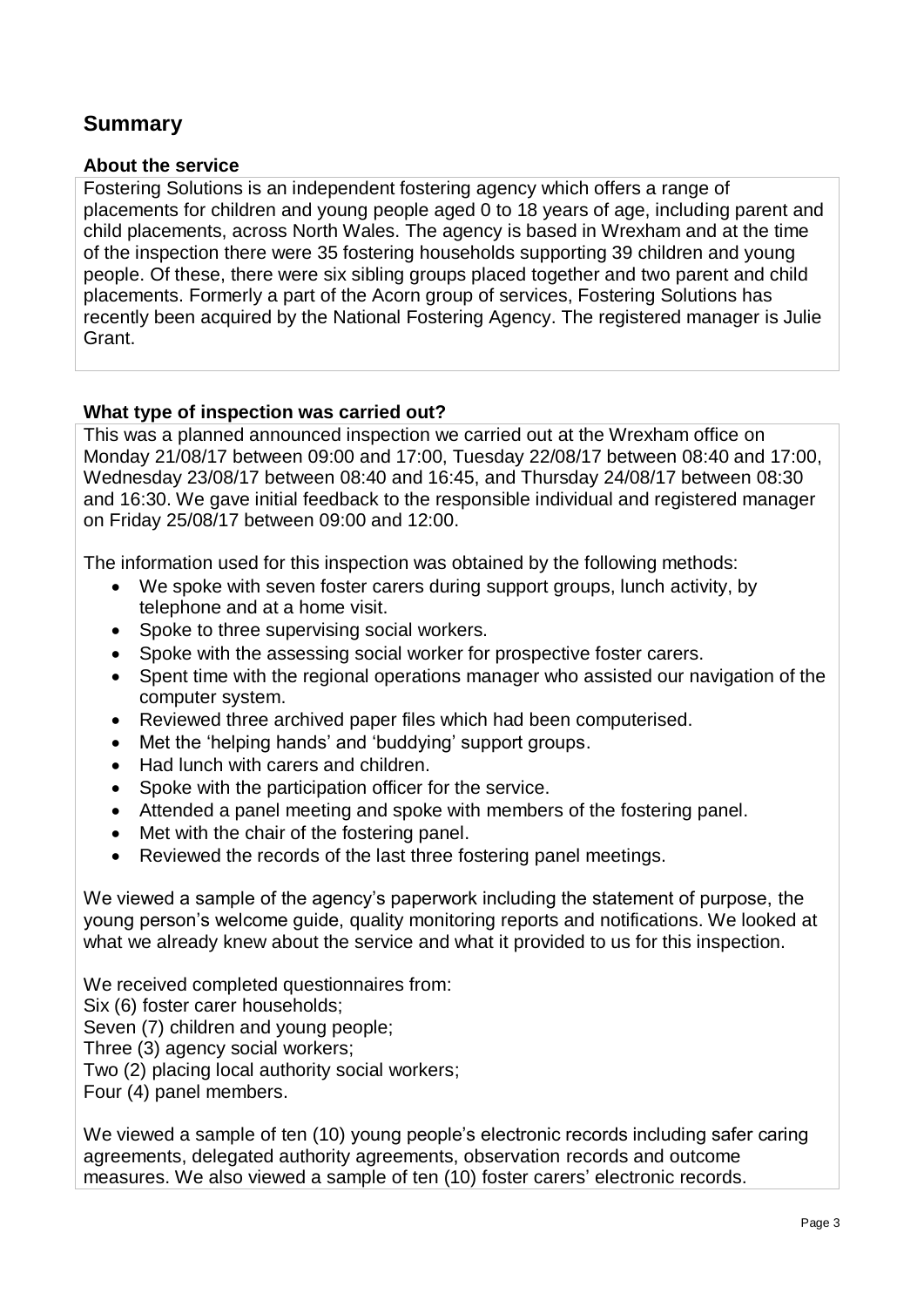#### **What does the service do well?**

#### Overall assessment

Children, young people and foster carers receive a good service from this agency which is committed to quality assurance and constant improvement. The agency know the children and young people well and there is regular contact with foster carers who spoke highly about the support they received saying staff were excellent and 'there is always someone at the end of the phone if needed.'

#### **What has improved since the last inspection?**

- The service has developed a 'helping hands' support group of existing foster carers to help new foster carers after they had been approved.
- The service has developed a parent and child training package in response to some lessons learned. This is being implemented.

#### **What needs to be done to improve the service?**

We did not find any areas where the service was not meeting its legal requirements. We recommend the following to improve the service further:

- The statement of purpose should include the way in which the service is moving towards the 'active offer' of the Welsh language for foster carers and children and young people.
- The inclusion of the details of the registered manager in the statement of purpose would enhance the unique identify of the service within the larger group and give people reading it a point of reference.
- The United Nations Convention on the Rights of the Child (UNCRC) should be referenced in young people's guides so children and young people know of the importance of their rights.
- The service should consider the ways in which they can measure the well-being outcomes for children and young people on an annual basis and from the beginning of their placement.
- A child / young person's pen picture should be compiled with the child and foster carers and up-dated at periodic intervals so they have an easy read document of their progress they can add to their memory boxes.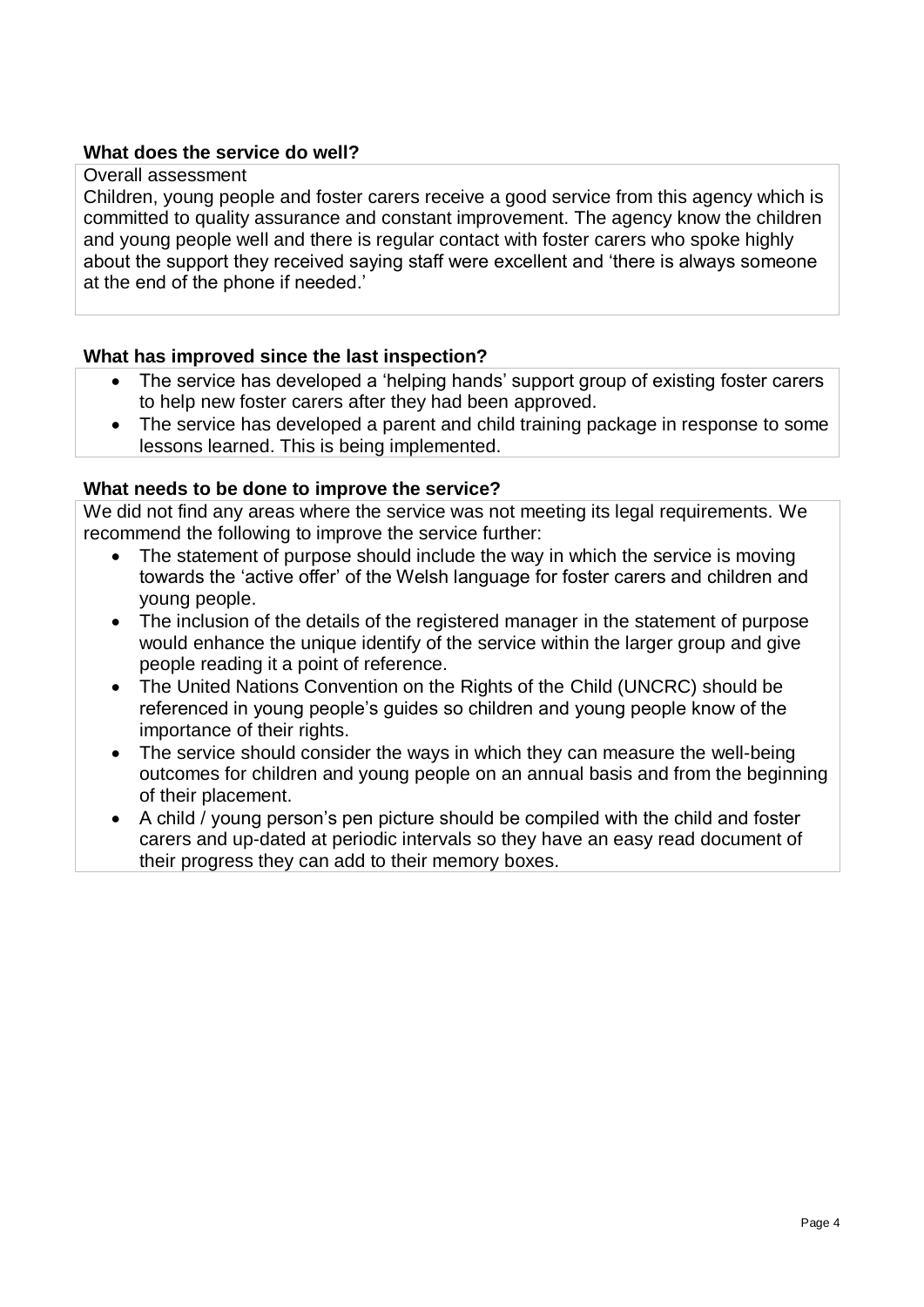#### **Summary**

Children and young people are happy, healthy and safe. They know and understand what care, support and opportunities are available to them and their rights are protected, they have a voice and, as far as practical, control on making decisions about their lives.

#### **Findings**

Children and young people benefit from a robust recruitment process to ensure they are kept safe. We found foster carers' experience a comprehensive assessment process which included attendance at Skills to Foster pre-approval training. A regional assessment social worker carried out the assessment process and told us how they had been able to develop consistency in the assessment process including feedback on the pre-approval training. A questionnaire from newly approved respite foster carers described the experience of being assessed as "*very challenging and far superior"* to what they had experienced previously when being assessed by their local authority and an inexperienced assessing social worker. Post approval training included child protection, keeping children safe and first aid training. We saw from the supervising social worker records they discussed the safety of children and young people with the foster carer signposting them to materials to help a child keep themselves safe and also talking to the child to assess their awareness of danger. Children and young people are kept safe through a detailed assessment and vetting of their foster carers and by regular monitoring by their foster carers and supervising social workers.

Children and young people have a voice and know how to express their concerns. We saw from the children and young people's guides their rights are explained and they are informed of the ways they are consulted about decisions affecting their life. The explanation of rights would benefit from a brief reference to the United Nations Convention on the Rights of the Child (UNCRC) to highlight the importance given to their rights. We saw from the guides for children and young people they were encouraged to express their views and concerns and the young person's comments and complaints form showed how easy this was to do. A simple form invited children and young people to write down their worry, problem or complaint and had contact details for children's commissioners across the United Kingdom. It gives young people alternative ways to get in touch and invites then to get in touch in other ways including through their own dedicated area of the Fostering Solutions web-site called 'kidzone'. There have been no complaints or concerns in the reporting year to 31/03/17 and none in the last five months. We saw evidence in young people's electronic record they had been given the documentation they required and were spoken with in private by the foster carers' supervising social workers. The majority of children and young people's questionnaires showed they knew how to complain and had received information about having a say. Children and young people are able to express their views and opinions and are able to voice their concerns.

Children and young people are encouraged to try new things by accessing group and individual activities. Photographs of them involved in activities organised by the service adorned the walls of the offices in Wrexham. The service arranges activities for children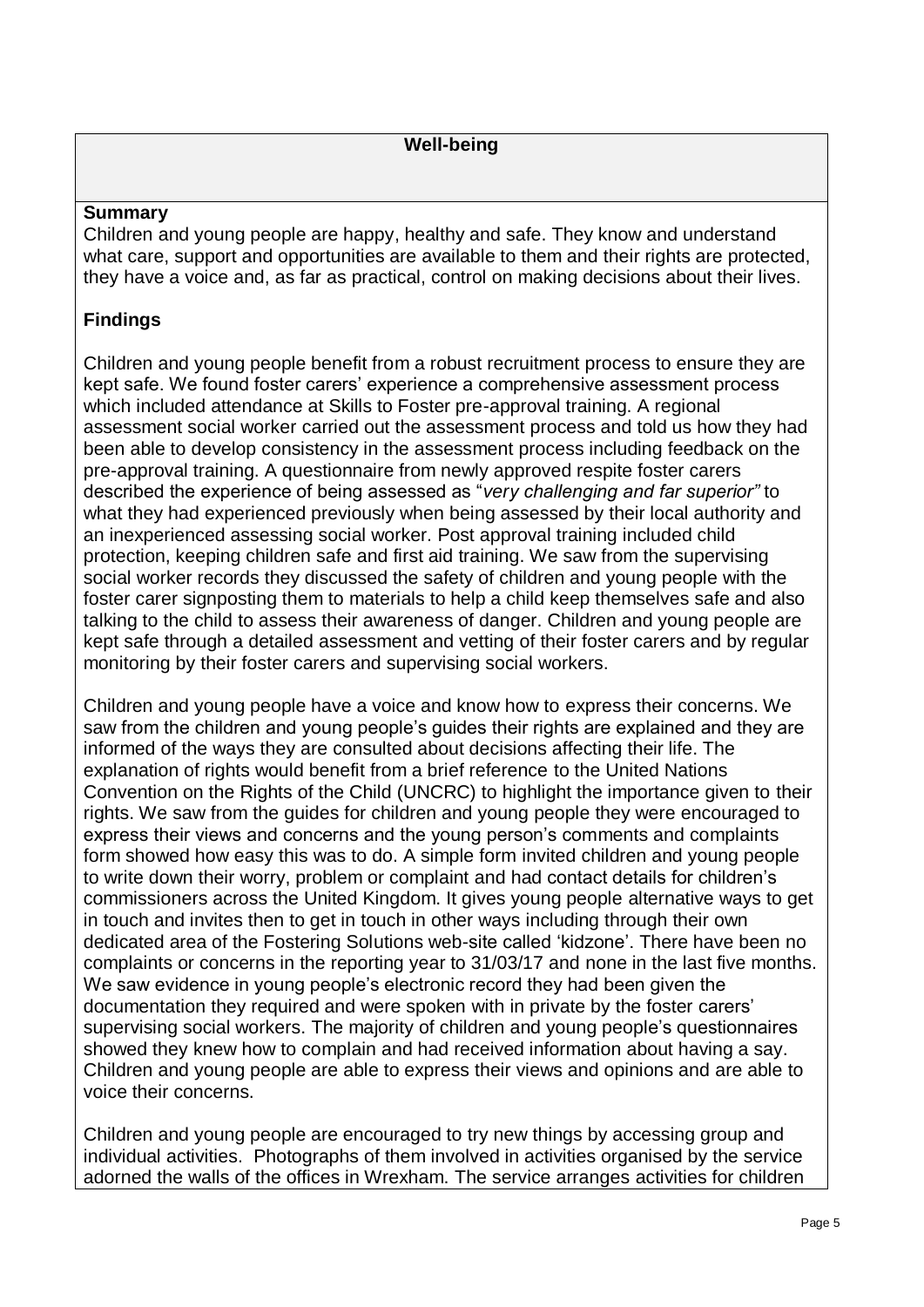and young people who are in placement and the birth children of foster carers if they are of an appropriate age. We saw notes and photographs of a craft club and gardening event held in March 2017 and a separate craft club for 'children who foster' the next month. Informal get-togethers of foster carers and children meant support was readily available and a young person had joined the services' youth council to represent the voice of young people. The annual summer event was held at the beginning of August 2017 and further events were planned over the rest of the summer school holidays. The notes of these events and photographs show the extent to which they were well attended and enjoyed. We saw from the child record cards a number of regular activities were enjoyed by children and young people and notes of the supervising social worker' visits demonstrated children and young people were trying out new activities such as sailing lessons, swimming, trampolining, youth clubs, holidays, foster family weddings, singing, art, cooking, cinema, and attending the library and sports centres. Children and young people can be involved, participate and feel valued.

Children and young people are involved in discussions about their lives and where practical can influence what will happen. We saw an example of a young person being asked for their views in planning for their future and influencing whether or not they attended a residential college. They viewed their looked after child review negatively and was supported and encouraged to look for the alternatives that suited them, their passion and personality. All the child records we viewed recorded the views of the child and young person and one we looked at demonstrated the young person had decided they wanted to remain with their foster carers when their sibling group moved. This had been agreed with as it was in the child's best interest and, as a result they were making considerable progress and achieving above average in school. Children and young people are able to have influence in their lives and, where possible, some degree of control.

Overall, children and young people are happy, healthy and safe. They have opportunities to try new things and are able to make their views known. They are helped to exercise their rights.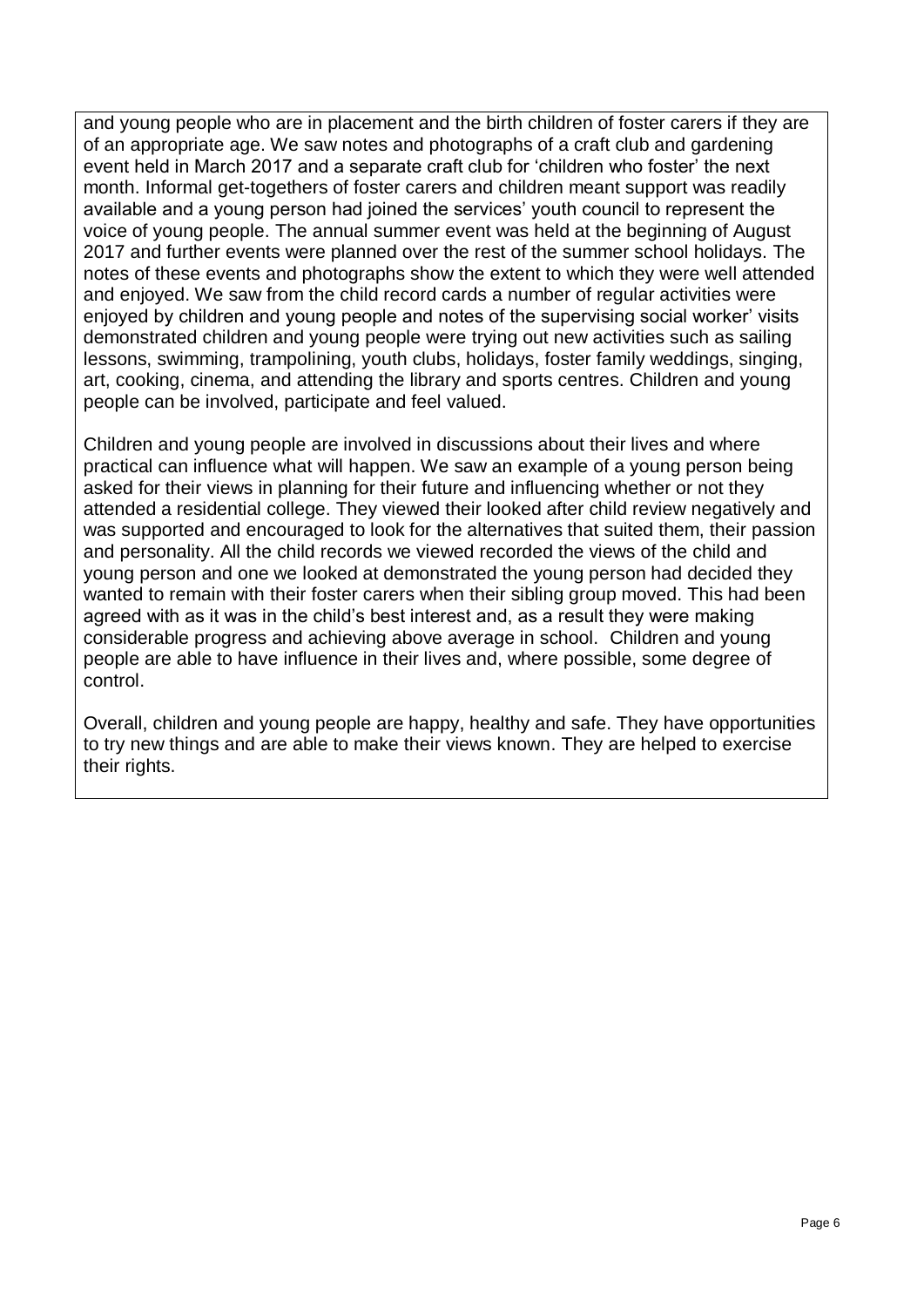#### Summary

Children and young people receive the right care at the right time in the way they want. They are supported by skilled foster carers who provide stability in their lives and positively impact on their experience, progress and outcomes.

#### **Findings**

Foster carers understand and demonstrate the child / young person they are fostering feel a part of their family. We saw records where children and young people in longer term placements called their foster carers 'mum and dad' and the young person we visited in their foster placement was clearly 'at home' with their carer and politely acknowledged our presence but went about their routine only coming in the room to ask their 'mum' something. We heard from foster carers they regarded the child or young person were a part of their family and they consulted with them before they accepted a new respite foster placement. One foster carer told us their young person had said they were looking forward to having a guest when they had not had a respite placement for a short while. In this home there was evidence of the young person with the family in photographs of them together and on activities. Another foster carer told us they did not use the term 'looked after' child and referred to the young person they had with them just by name or 'my child'. Children and young people recorded in their questionnaires; *"It's good", "I like everything"* and *"we do fun things and go on family outings".* Children and young people feel they belong and have safe positive relationships.

Foster carers and staff promote the education of children and young people through good communication with the school, attendance at parents' evenings and support with homework encouraging children to be ambitious. The agency's child and young person outcomes card for a young person showed school attendance and any issues with how well they were doing was recorded, and fosters carers had identified a young person had difficulties with their ability to concentrate. The foster carers had advocated for a young person to ensure their educational needs were being met in both schools they attended and the carers were helping both the children placed with them with homework and reading. They were working with external professionals to increase their understanding of a young person's difficulties and how they could help. Other records we sampled provided evidence of foster carers supporting children and young peoples' attendance at school and college sometimes at some distance away to maintain consistency in the short term. One record showed the relationship a young person had with a particular teacher was important to a young person, and the foster carers were supporting them to enable them to continue at the same school as they prepared for exams. The importance of education is promoted by the agency's foster carers who encourage and support children and young people to learn and develop their academic ability.

Children and young people are given support regarding their physical, emotional and psychological health needs. The evidence from the children and young people's electronic records show these needs are identified at the matching stage of a child's placement and these are tracked by the foster carer and the supervising social worker as well as at statutory reviews and by their placing social workers. We saw from the observations made by the supervising social workers that registration with a G.P. dentist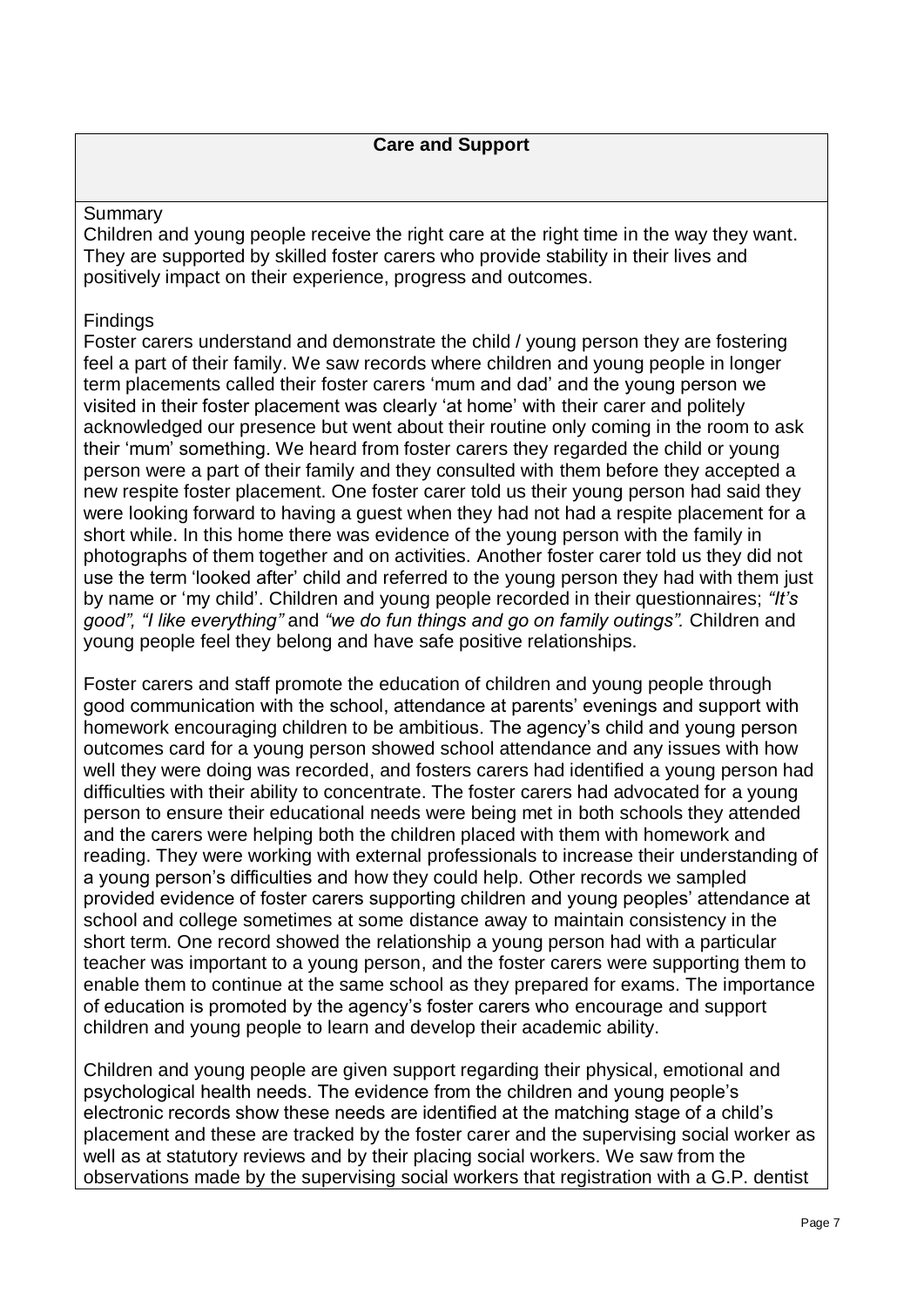and optician was checked. Whether a child was regularly engaged in physical activity and eating a healthy and nutritious diet was noted and any health appointments were recorded. We saw from notifications to us that incidents requiring a child or young person's health had been appropriately managed with attendance at hospital as needed. There was evidence of health advice about smoking and alcohol had been given by foster carers. We found one incident of a child falling and cutting their leg while playing which had not been notified to us because it had not affected their health and well-being. We discussed this with the registered manager as the child had attended the accident department of the local hospital and they agreed to seek advice for future incidents if in doubt. There was evidence a young person's psychological and mental health was closely monitored by their foster carers who attended appointments with the child and adolescent mental health service (CAMHS) for the young person and stayed with them during a period of self harm. Other foster carers were working with the Child and Adolescent learning disability service (CALDS). Foster carers reported they had access to the agency's psychologist when they needed. A safer caring policy was in place for all children and young people and included any risks to their physical, emotional and psychological well being. Associated risk assessments were in place. A placing social worker recorded *"The children are well matched in respect that the foster carers are also physically active and are able to keep up with the children, they often all go out cycling together".* Children and young people can be confident attention is given by the agency to ensure their physical and mental well being is maintained and enhanced.

Overall, Fostering Solutions provides care and support to children and young people in families where they can feel nurtured and at home and where they receive the right care at the right time.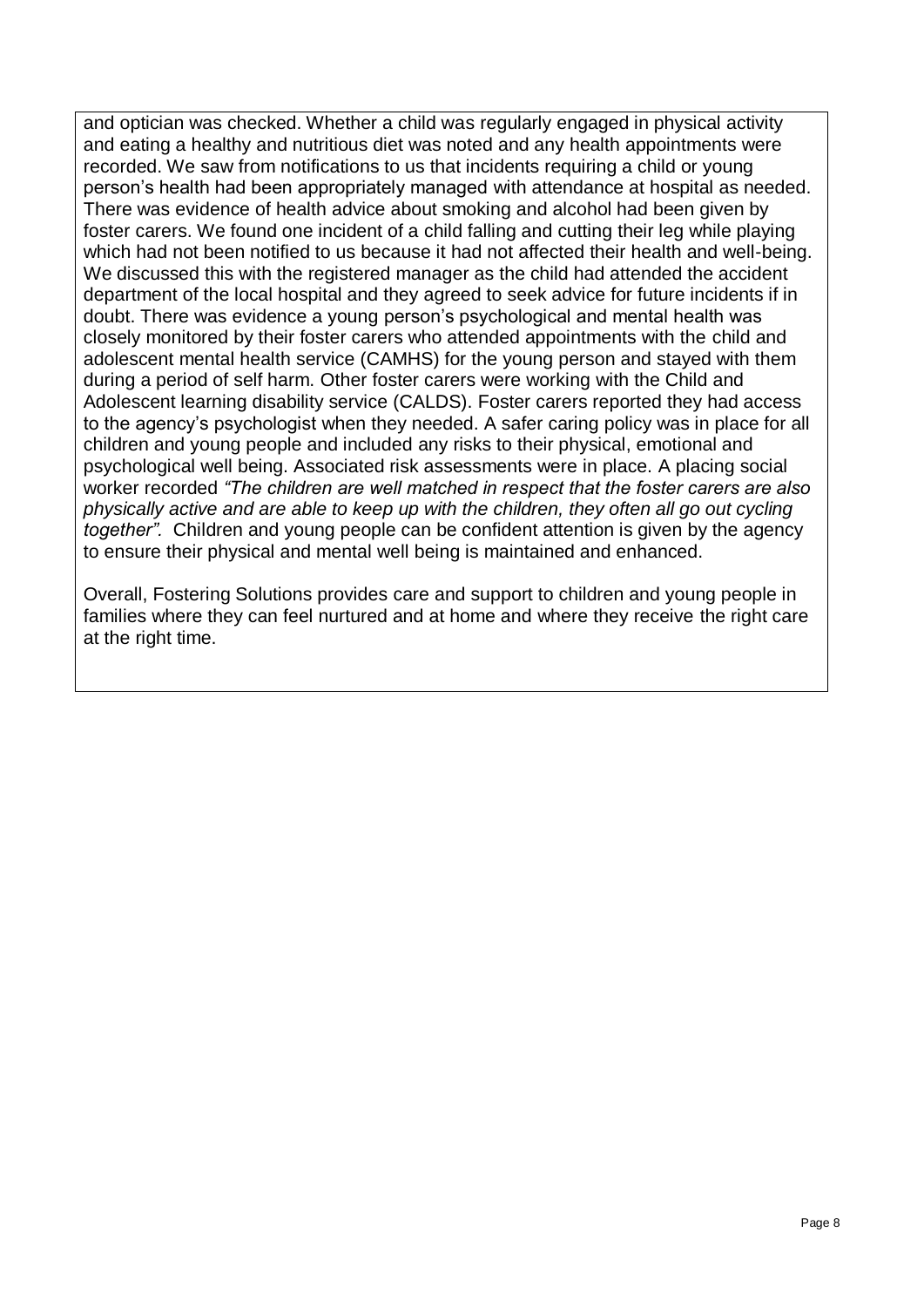## **Quality Of Leadership and Management**

#### Summary

Children and young people receive good quality care from a service which provides good information to children, young people and foster carers. It sets high standards for itself, is committed to quality assurance and constant improvement. Children, young people, foster carers, panel members and staff are able to have a say and contribute to the development of the service

#### Findings

Children and young people know and understand what care, support and opportunities are available to them. The statement of purpose is comprehensive though difficult to read because of the size and colour of the print. As it covers all the fostering services provided by the group with the addresses of the regional offices it is not easy to distinguish the two offices comprising the Wales region and it does not include the name and detail of the registered manager and responsible individual of the service. It is available in both English and Welsh and we were given both versions at the same time. A young person's welcome guide and a children's welcome guide are available in easy read format with drawings by young people which is relevant to the different age ranges covered. The back page alerts children and young people to the availability of the guides in other languages and these include the Welsh language. This demonstrates the services' commitment to the communication needs of children and young people and shows the information children and young people need is readily available to them so they can understand the care, support and opportunities available.

Children and young people benefit from a service where the foster carers receive supervision and support on a regular basis so they know their carers are well equipped and emotionally resilient in meeting their needs. The foster carers we spoke with and the questionnaires we received from them were all appreciative of the support from the agency. Comments we received included *"we know that full support, information, help, assistance and training is fully available. Our supervising social worker is usually available to discuss any aspect of fostering we may need assistance with. If unavailable there is always another social worker available"* and *"we are very happy with the support from senior managers as well as our supervising social worker. They're a good team".*  Another foster carer told us the support they received from their supervising social worker was *"Excellent".* We saw there were very positive comments about the support given by the fostering team in the foster carer annual reviews in the records we looked at and how accommodating, responsive and approachable they found their supervising social workers had been. One fostering family recorded in their questionnaire they found the administrative response to have been excellent and as "*a friendly point of contact* [who] *has always addressed any queries and has always returned my calls or referred me to others".* Three foster family households recorded they had been without a supervising social worker for a couple of months last year and the role had been taken on by the registered manager. We saw fostering households had received a visit from their supervising social worker at least monthly and some of the visits were unannounced. The visits always included time talking with the child or young person. Foster carers valued the meetings of regional foster carer support groups which were held across the North Wales region. They told us they appreciated sharing experiences,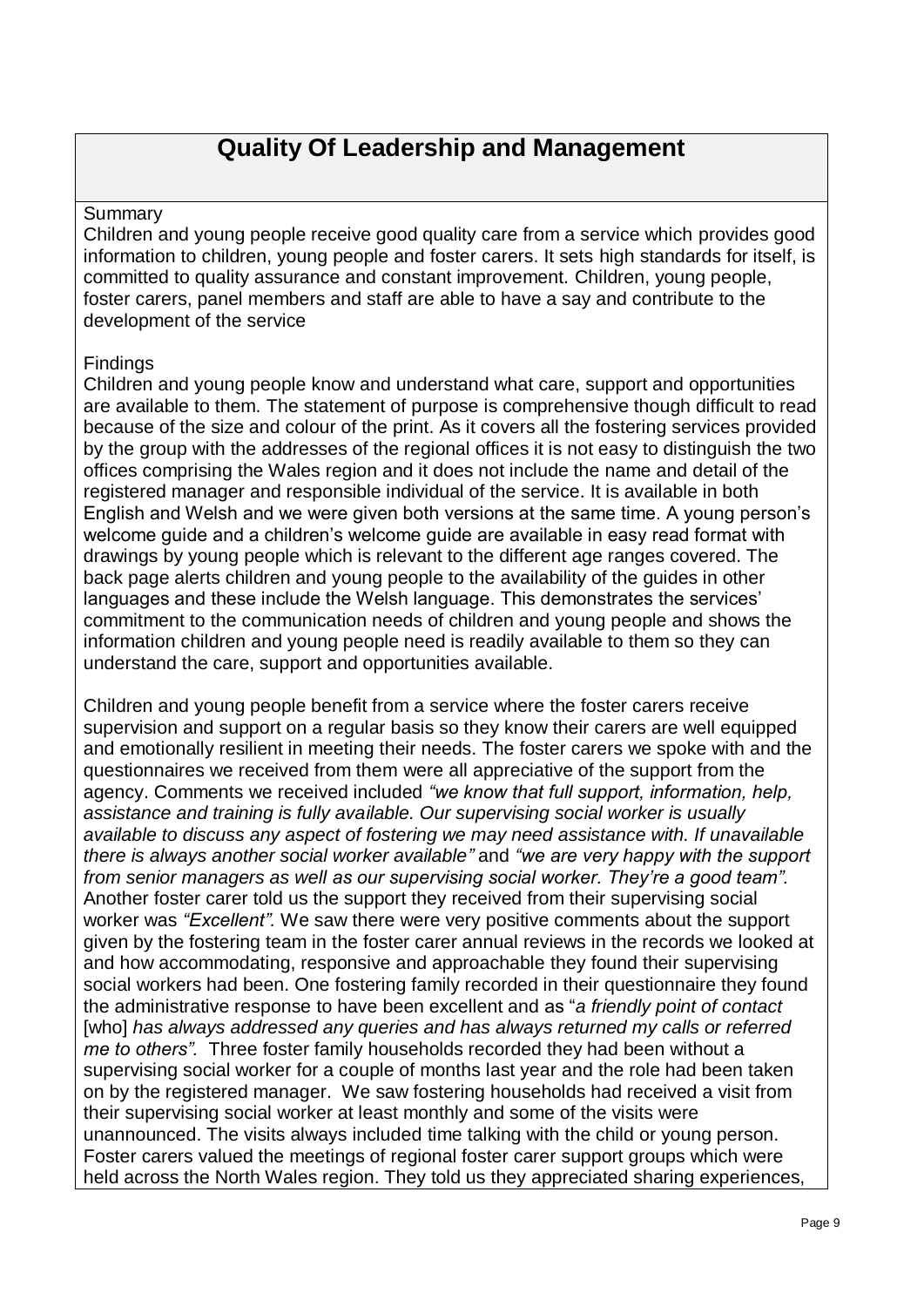receiving advice and *"tips and ideas"* and supporting each other. Additionally the agency has developed a 'helping hands' group of experienced foster carers who were on hand to support and help newly approved foster carers. Children and young people benefit from a service where the well-being of foster carers and staff is given high priority and staff are well led, supported and trained.

Foster carers can be confident they will receive a full annual appraisal of their role on an annual basis by the fostering panel with their views recorded and included feedback received from children and young people placed with them, birth children and local authority social workers. Their supervising social workers had completed a report on their practice over the previous year highlighting their strengths, any issues, training they have attended and support groups they are involved with. We attended a panel meeting and we read the minutes of the last three panel meetings all of which were properly constituted and quorate. We saw panel members had prepared beforehand and had identified areas for further clarification. These were discussed before meeting with the assessing social worker and applicants with the most relevant questions from a list compiled by the provider from children who were looked after. The analysis of applications by panel members was, we saw, thoughtful and searching and they used the discussion they engaged in after they had made their recommendation to quality assess the quality of reports presented and any issues or themes the agency should be aware of. The presenting social worker was asked to quality assess their experience of panel functioning. The analysis of applications was equally applied to post allegation review (PAR) reports being presented. These occur if and when any allegation is made against foster carers to ensure the allegation had been made to safeguarding teams and properly investigated. Any lessons learned and training needs were identified and we saw the parent and child training had been reviewed and revised as a result of an allegation. Foster carers, children and young people can be assured the way in which the service's fostering panel operates contributes to the quality of the foster carers and the service provided.

Foster carers can be confident they will continue to receive training relevant to the needs of children and young people after they were approved. 29 carers in total had completed their NVQ or QCF awards and of these nine carers had attended a more advanced twelve week Fostering Changes training course. More specialised training, in addition to core training such as education, safeguarding, attachment, first aid and challenging behaviour, was provided between January 2017 and August 2017 and included deescalation, child sexual exploitation, and foetal alcohol training. Training planned for the last three months of the year included the revised parent and child training over two days and responding to challenging behaviour using de-escalation techniques and emotional support at level two. Children and young people benefit from a service which gives high priority to ensuring their foster carers are knowledgeable and well trained to support them.

Children and young people benefit from good quality care from a service which regularly monitors, reviews and tracks their progress. It regularly assesses the quality of the service and experiences of children and young people. We saw evidence of young people being asked their views and contributing to discussions about their future. They are asked for their views of the placement and the quality of their foster carers for the annual appraisal of their carers. The annual quality of care review for 2016 to 2017 demonstrates how 'soft data' from children, young people and foster carers views and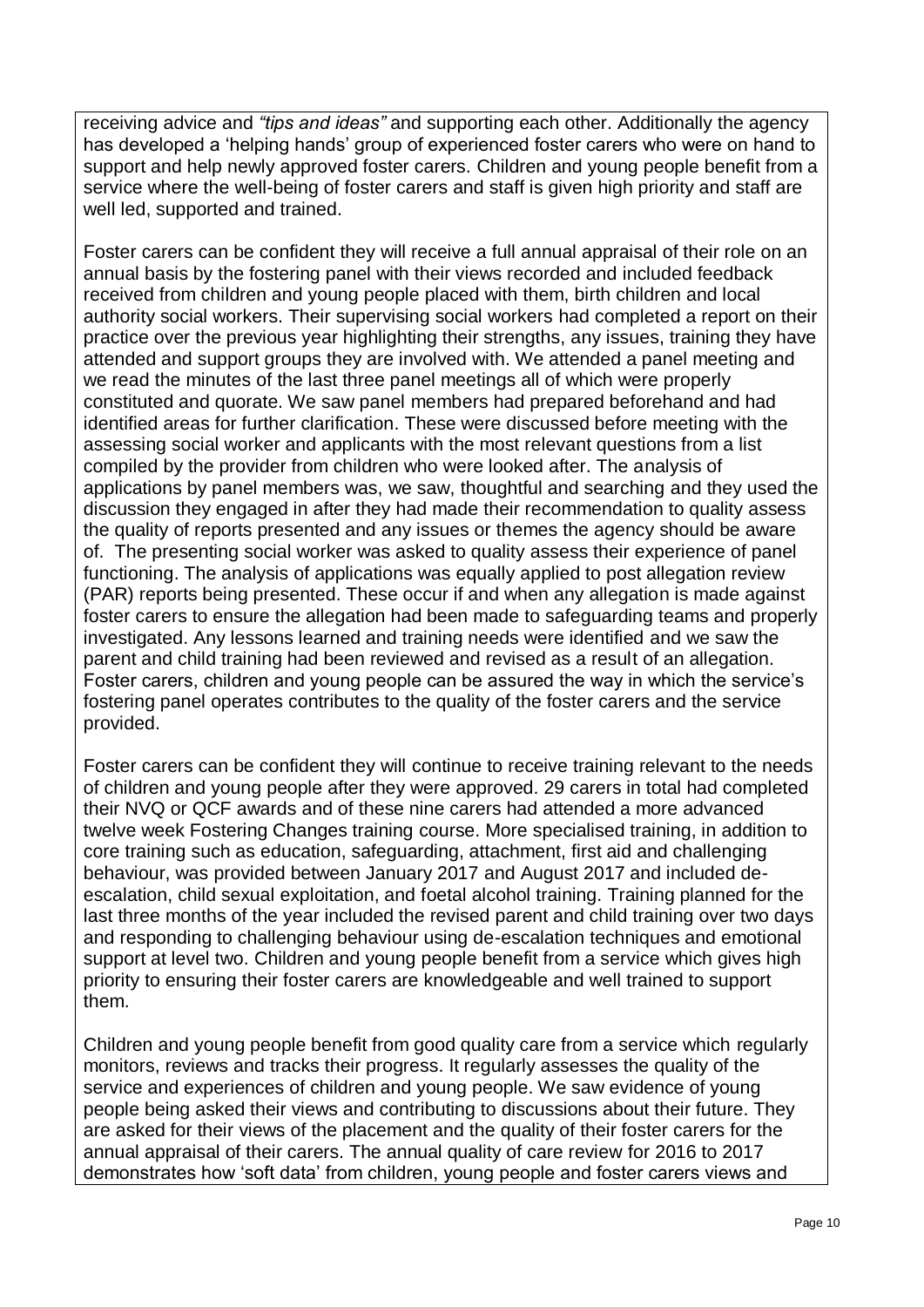opinions is collated and used to develop an action plan for improvement. In the previous year the agency had introduced more robust 'memory boxes for children and young people so they have all the information they may need to ensure their rights are being observed and their needs met in foster care. An age appropriate present or gift voucher special to the child as well as a savings tin, photo frame and photo album is in the box to welcome them and help them feel special. The results of the monitoring and quality assurance systems used by the agency are brought together in an action plan for the following twelve months and we saw an emphasis on the continued development of the service. Children and young people benefit from a service which proactively monitors the quality of the service they provide and by so doing achieve continuous improvement.

Overall, Fostering Solutions is an agency which, through the level of support, training and monitoring, provides children and young people with the confidence their needs will be met and where they will be able to achieve a sense of well being and emotional contentment.